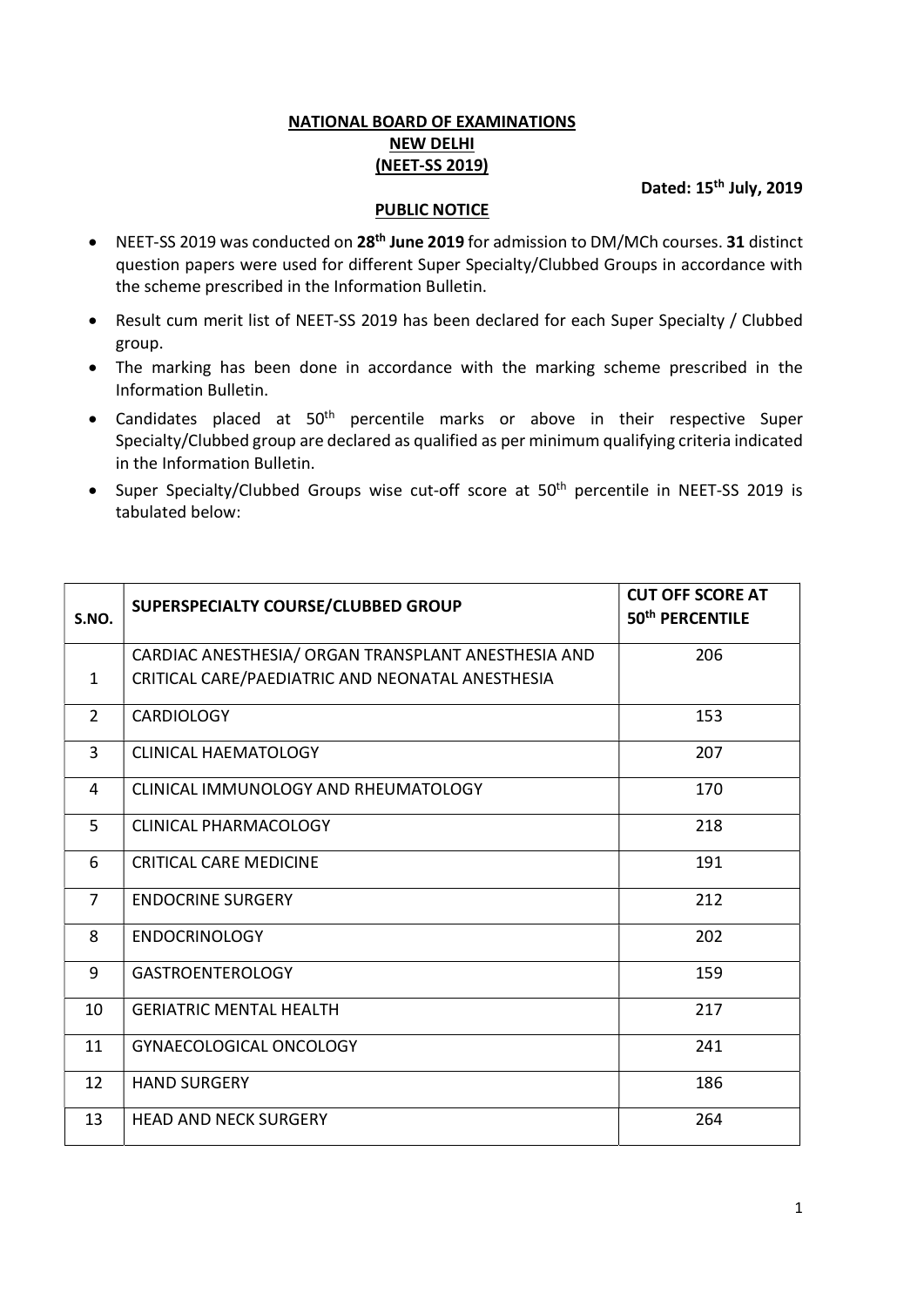| S.NO. | SUPERSPECIALTY COURSE/CLUBBED GROUP                | <b>CUT OFF SCORE AT</b><br>50 <sup>th</sup> PERCENTILE |
|-------|----------------------------------------------------|--------------------------------------------------------|
|       |                                                    |                                                        |
|       | HEPATO PANCREATO BILIARY SURGERY/SURGICAL          | 191                                                    |
| 14    | GASTROENTEROLOGY(G.I. SURGERY)                     |                                                        |
| 15    | <b>HEPATOLOGY</b>                                  | 200                                                    |
| 16    | <b>INFECTIOUS DISEASES</b>                         | 197                                                    |
| 17    | <b>MEDICAL GENETICS</b>                            | 210                                                    |
| 18    | MEDICAL ONCOLOGY                                   | 163                                                    |
| 19    | <b>NEPHROLOGY</b>                                  | 185                                                    |
| 20    | <b>NEURO SURGERY</b>                               | 153                                                    |
| 21    | NEUROLOGY/PAEDIATRIC NEUROLOGY                     | 182                                                    |
| 22    | NEURORADIOLOGY/ INTERVENTIONAL RADIOLOGY           | 247                                                    |
| 23    | ONCO-PATHOLOGY                                     | 224                                                    |
|       | PAEDIATRIC CARDIOLOGY/NEONATOLOGY/PAEDIATRIC       | 193                                                    |
|       | GASTROENTEROLOGY/PAEDIATRIC HEPATOLOGY/PAEDIATRIC  |                                                        |
| 24    | NEPHROLOGY/PAEDIATRIC ONCOLOGY                     |                                                        |
| 25    | <b>PAEDIATRIC SURGERY</b>                          | 175                                                    |
| 26    | PLASTIC AND RECONSTRUCTIVE SURGERY                 | 151                                                    |
| 27    | PULMONARY MEDICINE                                 | 184                                                    |
| 28    | REPRODUCTIVE MEDICINE AND SURGERY                  | 228                                                    |
| 29    | SURGICAL ONCOLOGY                                  | 222                                                    |
| 30    | UROLOGY(GENITO-URINARY SURGERY)                    | 165                                                    |
|       | VASCULAR SURGERY/CARDIO VASCULAR AND THORACIC      | 191                                                    |
|       | SURGERY/THORACIC SURGERY/PAEDIATRIC CARDIOTHORACIC |                                                        |
| 31    | <b>VASCULAR SURGERY</b>                            |                                                        |

- This result cum score card of NEET-SS 2019 is also valid for admission to DNB Super Specialty courses and Fellowship courses of NBE as mentioned in the information bulletin of NEET-SS 2019. Please refer to information bulletin for details.
- Each and every question in NEET-SS 2019 for all 31 unique question papers were reviewed by faculty members from the concerned specialty after the conduct of NEET-SS 2019 to re-check for technical correctness of the questions as well as answer keys. As per inputs from the faculty members, a total of 16 questions were found to be technically incorrect as tabulated below: